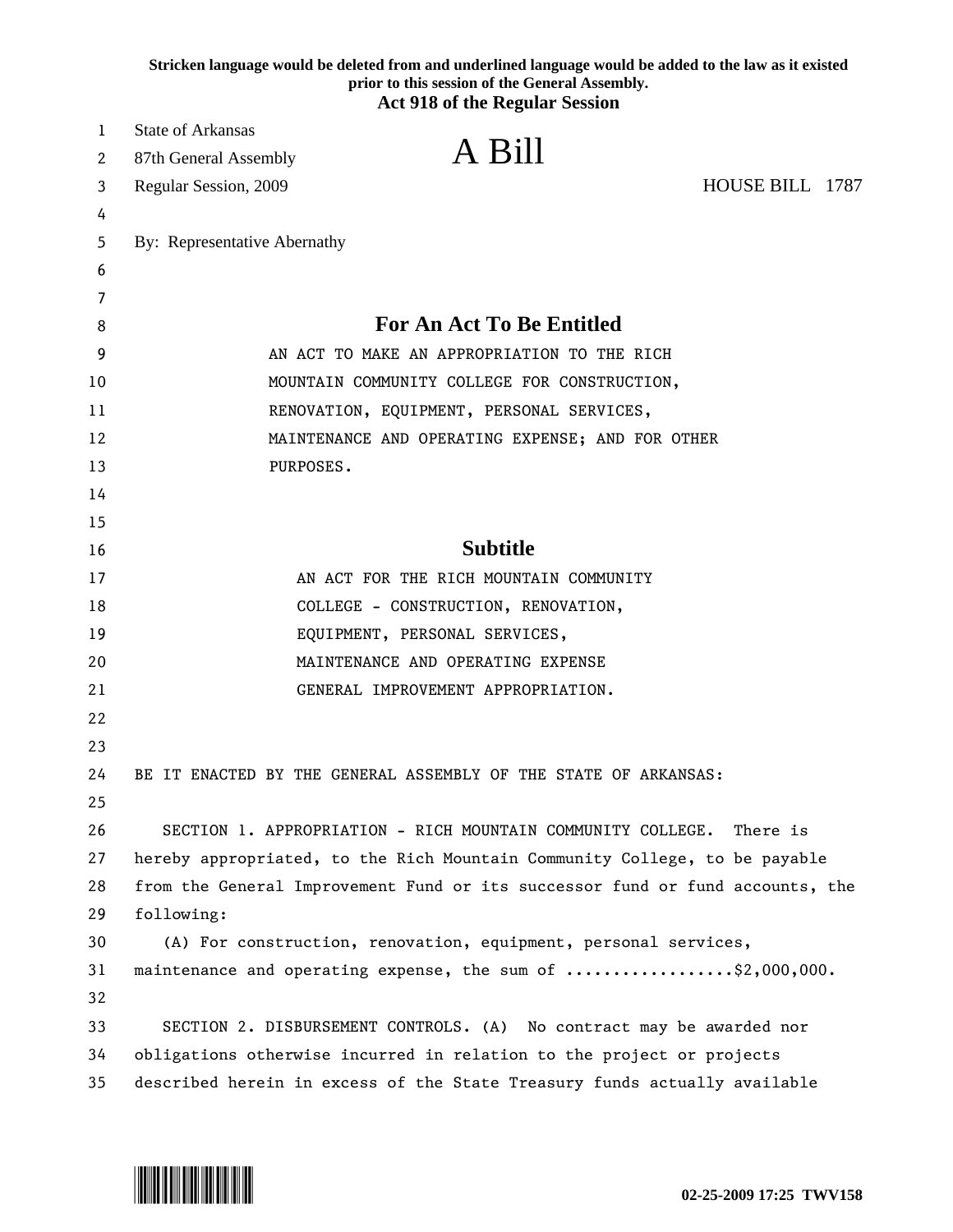**HB1787** 

1 therefor as provided by law. Provided, however, that institutions and 2 agencies listed herein shall have the authority to accept and use grants and 3 donations including Federal funds, and to use its unobligated cash income or 4 funds, or both available to it, for the purpose of supplementing the State 5 Treasury funds for financing the entire costs of the project or projects 6 enumerated herein. Provided further, that the appropriations and funds 7 otherwise provided by the General Assembly for Maintenance and General 8 Operations of the agency or institutions receiving appropriation herein shall 9 not be used for any of the purposes as appropriated in this act.

10 (B) The restrictions of any applicable provisions of the State Purchasing 11 Law, the General Accounting and Budgetary Procedures Law, the Revenue 12 Stabilization Law and any other applicable fiscal control laws of this State 13 and regulations promulgated by the Department of Finance and Administration, 14 as authorized by law, shall be strictly complied with in disbursement of any 15 funds provided by this act unless specifically provided otherwise by law. 16

17 SECTION 3. LEGISLATIVE INTENT. It is the intent of the General Assembly 18 that any funds disbursed under the authority of the appropriations contained 19 in this act shall be in compliance with the stated reasons for which this act 20 was adopted, as evidenced by the Agency Requests, Executive Recommendations 21 and Legislative Recommendations contained in the budget manuals prepared by 22 the Department of Finance and Administration, letters, or summarized oral 23 testimony in the official minutes of the Arkansas Legislative Council or 24 Joint Budget Committee which relate to its passage and adoption.

25

26 SECTION 4. EMERGENCY CLAUSE. It is found and determined by the General 27 Assembly, that the Constitution of the State of Arkansas prohibits the 28 appropriation of funds for more than a one (1) year period; that the 29 effectiveness of this Act on July 1, 2009 is essential to the operation of 30 the agency for which the appropriations in this Act are provided, and that in 31 the event of an extension of the Regular Session, the delay in the effective 32 date of this Act beyond July 1, 2009 could work irreparable harm upon the 33 proper administration and provision of essential governmental programs. 34 Therefore, an emergency is hereby declared to exist and this Act being 35 necessary for the immediate preservation of the public peace, health and 36 safety shall be in full force and effect from and after July 1, 2009.